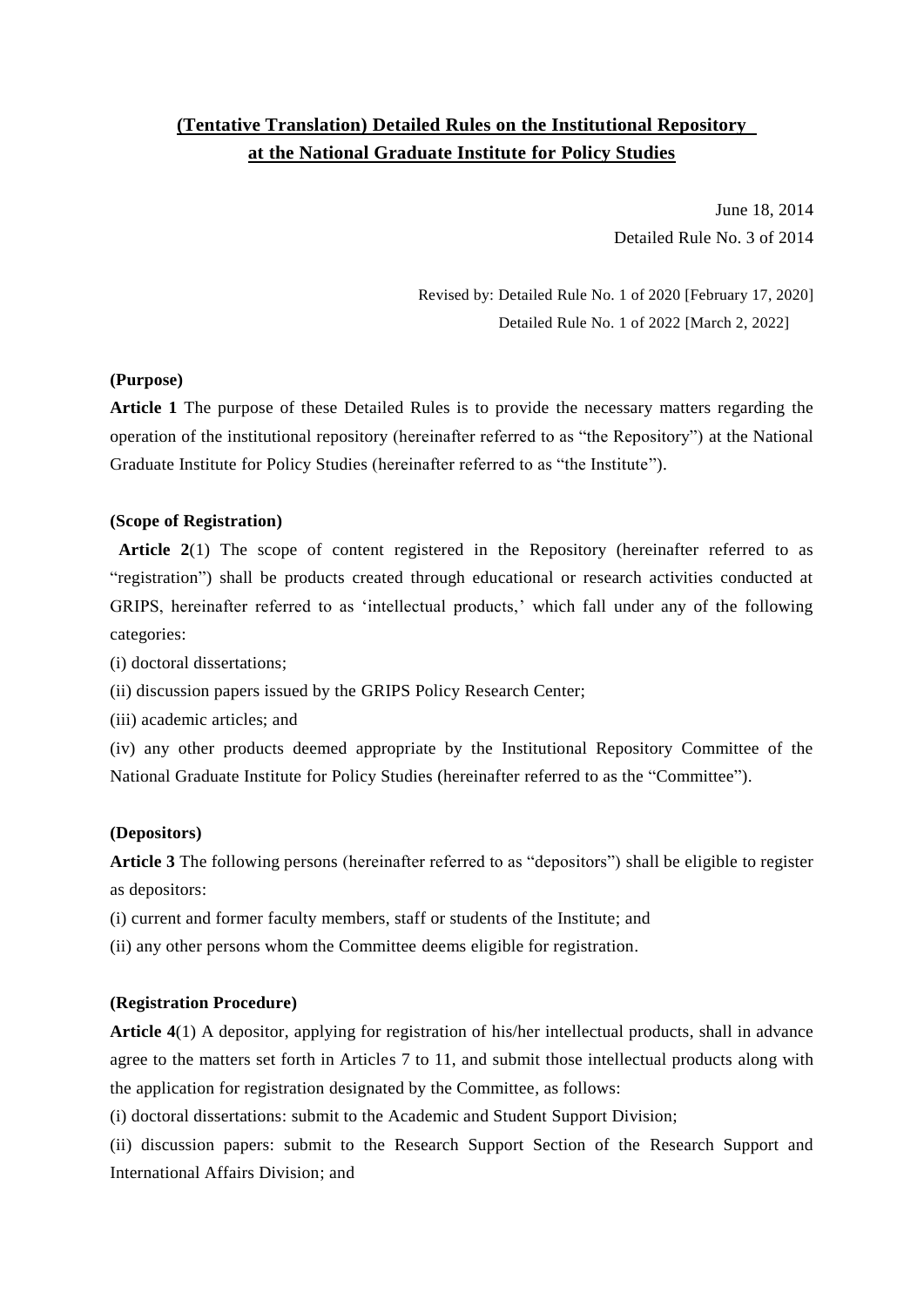(iii) other: submit to the Information Service Section of the Research Support and International Affairs Division.

(2) The Academic and Student Support Division and the Research Support Section of the Research Support and International Affairs Division shall, upon receipt of a submission of intellectual product(s), confirm the content of the application form and forward the intellectual product(s) to the Information Service Section of the Research Support and International Affairs Division.

(3) The Information Service Section of the Research Support and International Affairs Division shall register submitted or forwarded intellectual products in the Repository along with metadata, such as bibliographic information and abstracts.

## **(Use of Registered Intellectual Products and metadata)**

**Article 5** The Institute shall use the registered intellectual products and accompanying metadata in the following manner:

(i) reproduction of the intellectual products and preservation of them in the repository along with their metadata;

(ii) provision via the Internet, of free open access to the reproduction referred to in item (i) above, along with its metadata; and

(iii) reproduction and media conversion to preserve the intellectual products and ensure their ongoing availability.

**Article 6** Regarding the use of the registered Intellectual products, the Institute:

(i) shall not use those products in any manner other than those set forth in Article 5 above; and (ii) shall inform persons using the intellectual products via the Internet that, except for use permissible under the Copyright Act, such as reproduction for personal use or quotation, use of those products is subject to prior approval by the copyright holder.

## **(Copyright and Authorization for Use)**

**Article 7** The copyright for any intellectual product and its abstract which have been registered in the Repository shall not be transferred to the Institute but shall remain in the possession of the original copyright holder.

(2) Metadata other than abstracts shall not be deemed as copyrighted works and shall be available to third parties for secondary use. It should be noted that secondary use of abstracts is subject to prior approval by the copyright holder.

**Article 8** If the copyright on an intellectual product and its abstract belongs solely to the depositor, the depositor shall grant the Institute authorization to use that product without charge, as stipulated in Articles 5 and 7(2).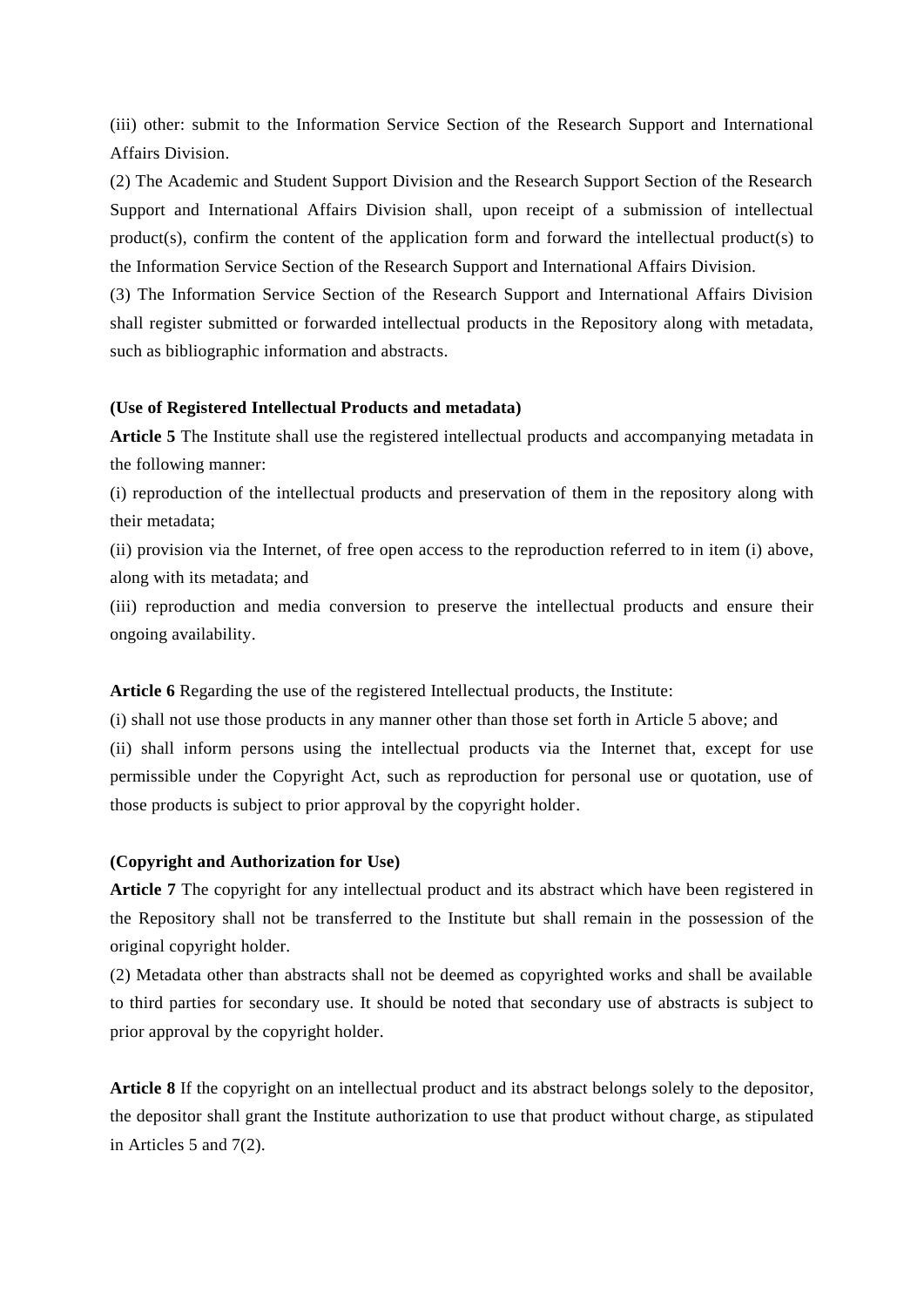**Article 9** If the copyright on an intellectual product and its abstract belongs to two or more persons including the depositor, or to a person other than the depositor, the depositor shall obtain consent from all copyright holder(s) to grant the Institute authorization for use without charge, as stipulated in Articles 5 and 7(2). However this shall not apply in cases where such copyright holder(s) has/have already made an official declaration regarding authorization for such use.

## **(Removal and Non-Disclosure of Intellectual Products)**

**Article 10**(1) If a registered intellectual product falls under either of cases (i) and (ii) below, the registered intellectual product, in whole or in part, shall, after deliberation by the Committee, be removed from the Repository (or the disclosure thereof shall be terminated):

(i) the depositor applies for removal or non-disclosure of the intellectual products, providing that the reason(s) for removal or non-disclosure, and the reason(s) are deemed appropriate; or

(ii) it is found that the intellectual product infringes on another person's copyright, ownership, or similar; has been derived from the unauthorized use or plagiarism of another person's work; or has content that is highly inappropriate from a social perspective.

(2) When the Committee has removed an intellectual product or terminated its disclosure as in the case referred to in item (ii) of Article 10(1) above, the Committee shall notify the depositor to that effect and inform the depositor of the reasons for removal or termination of disclosure.

#### **(Disclaimer)**

**Article 11** The Institute shall not assume liability for any damage that may occur as a result of the registration of intellectual products, or the use of products registered in the Repository (limited to use as set forth in Articles 5 and 7(2)).

#### **(Administrative Affairs)**

**Article 12** Further to the stipulations in Article 4, paragraph (2), administrative actions related to the operation of the Repository shall be performed by the Information Service Section of the Research Support and International Affairs Division, in cooperation with related divisions.

## **(Others)**

**Article 13** Further to the provisions of the Regulations on the Institutional Repository at the National Graduate Institute for Policy Studies (Regulation No. 15 of 2014 [June 18, 2014]) and of these Detailed Rules, any other necessary matters concerning the operation of the Repository shall be provided for separately by the Committee.

**Supplementary Provisions** (Detailed Rule No. 3 of 2014 [June 18, 2014]) These Detailed Rules shall come into effect as of June 18, 2014.